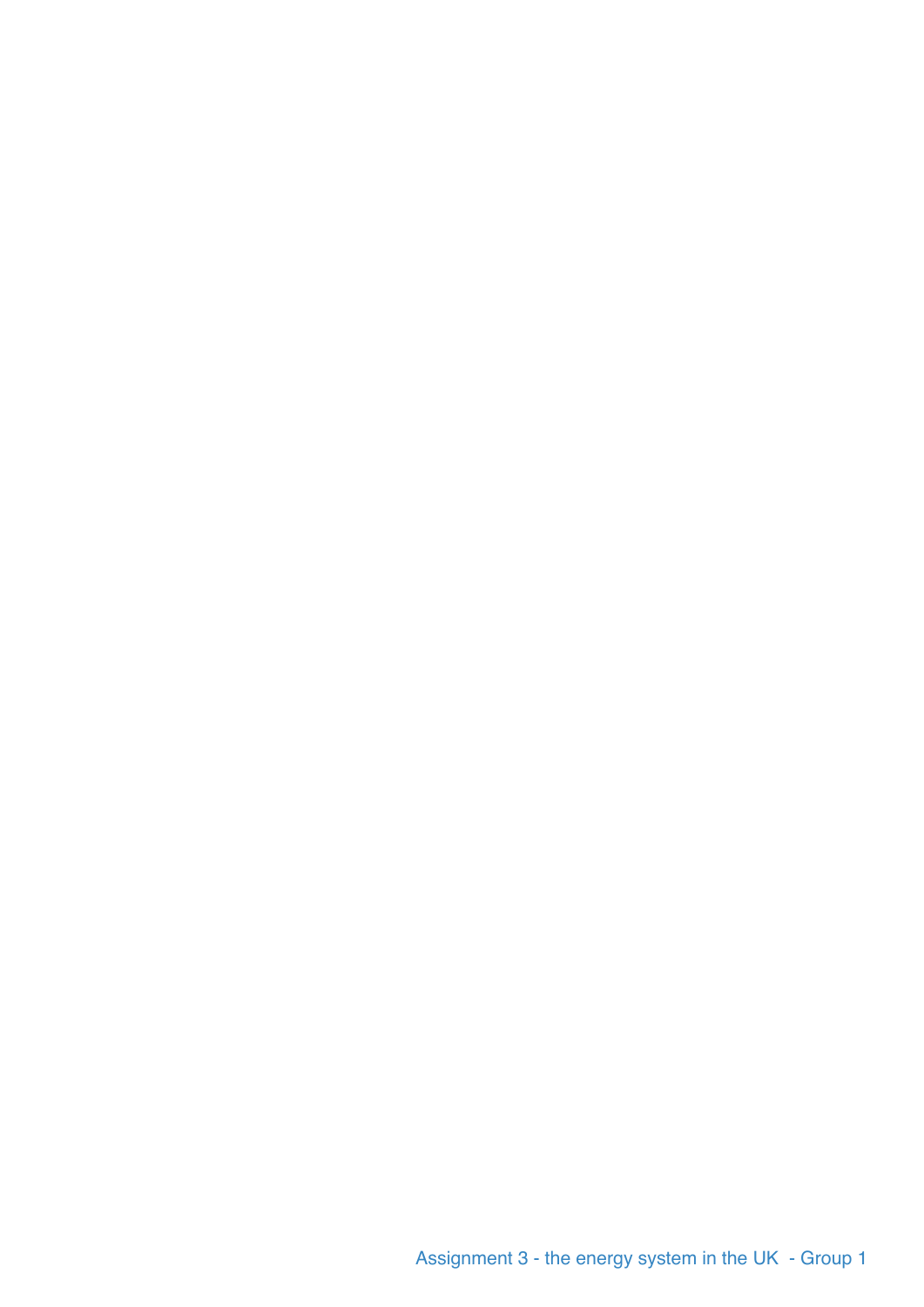## **The main features of the energy system**

#### **Introduction:**

This report gives insight into the regulation and organization of the energy system of the United Kingdom (UK).

### **Assignment a:**

#### **The Central Electricity Generatng Board (CEGB)**

Before 1990, in England and Wales, the Central Electricity Generating Board (CEGB) had a monopoly over the generation and transmission of electricity. Between 1948 and 1990 the public owned the electricity supply industry (ESI). With 12 area boards, the CEGB operated in the industry as a vertcally integrated statutory monopoly. This structure had extensive capital costs. It depended too much on indigenous coal and nuclear power, which had very high costs. At the same time this system had a low rate of productivity growth, a very long payback time and there was a very inefficient balance between the coal miners, the industry itself, domestic voting consumers, large industrial consumers, the department of energy and the treasury. Due to these insights in inefficiency, the political awareness concerning the energy system grew in the UK.

#### **Privatzaton of the energy system**

With the help of the politicians Parkinson, [1992], Lawson, [1992] and Henney [1994] the energy industry was restructured and privatized. With this privatized reform the idea was to create a spot market for bulk electricity that many generators were required to bid daily. In this new generation where you can choose your own privatized distribution network operators (DNO), the CEGB generation was separated from transmission to ensure that all generators have equally access to dispatch.

Around 1990, the main benefits came from generator efficiency gains, switching to nuclear power and lower emissions. The main costs came from high rate of French electricity, the cost of restructuring and premature investment in new gas-fred generating plant.

The CEGB was divided into four successor companies: "PowerGen", "National Power", "Nuclear Electric (Later "Britsh Energy" and "EDF Energy")" and Natonal Grid Company". On the 31th of March 1990, three of which were sold to the general public. In the first five years after restructuring the energy system changed from a central integrated and publicly owned energy system towards an unbundled more commercial system, the labor productivity in the successor companies more than doubled. Even though the energy system becomes privatzed, the energy generaton will still be centralized. After privatizing the energy system 92% of fossil fuel that was used for generating energy was coal, 7% oil and only 1% gas. In the next five years the coal prices and the use of coal increased signifcantly, which resulted that by August 1996, the electricity generation was for 23% fueled by gas. At the end of 1994, British Coal was privatized. This fuel switch and the increase of efficiency resulted in a fall of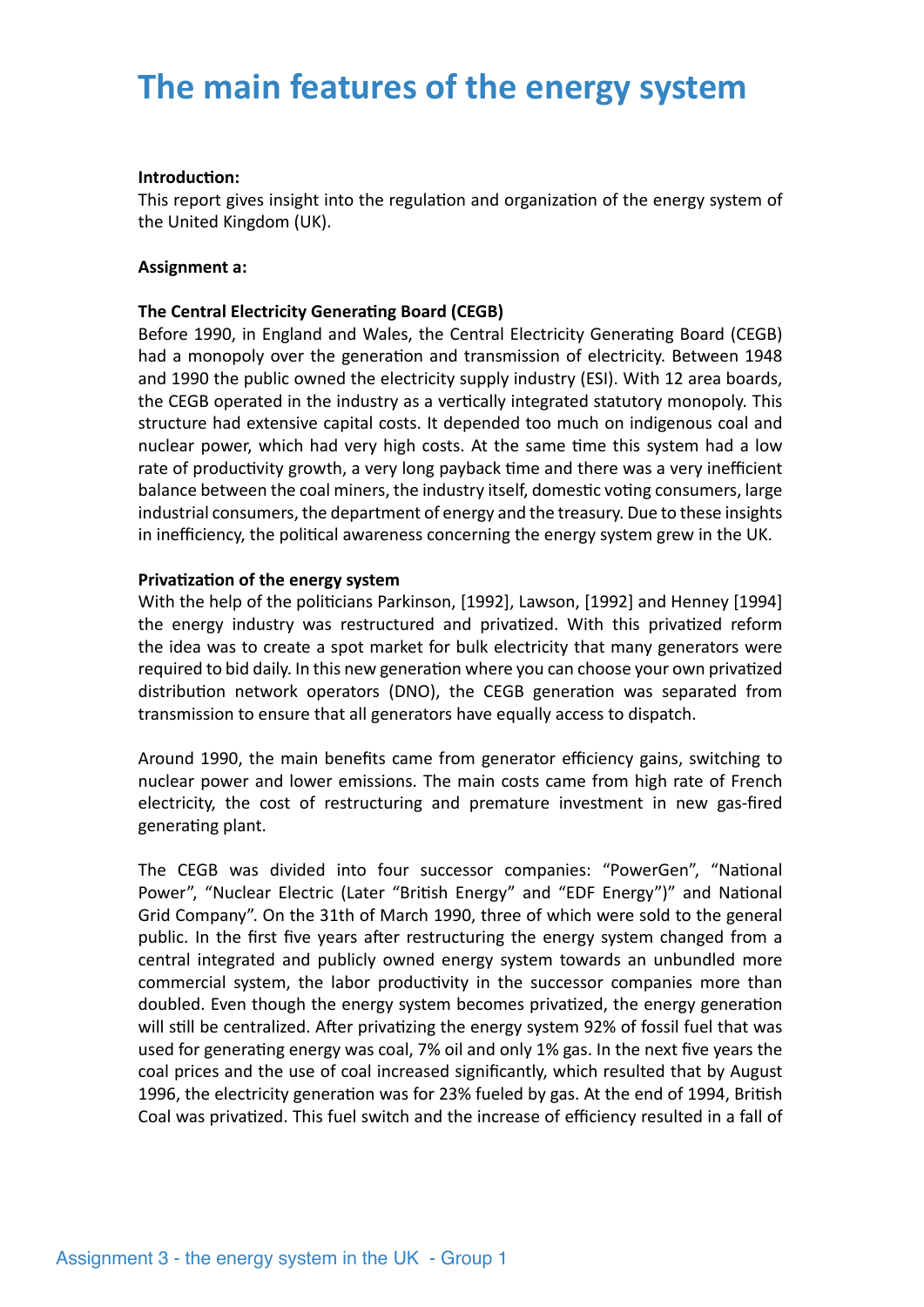the fuel costs. The fossil fuel cost per kWh fell by 45% while nuclear fuel cost per kWh fell by 60%. Currently the UK electricity prices and Coal are statonary (Frydenberg, Onochie, Westgaard, Mdtsund, & Ueland, 2014).

Unfortunately for the Britsh citzens the fall in the unit costs of electricity was not translated directly into corresponding falls in prices, but into increased profts for private energy plant owners. In the five years after privatization, electricity share prices rose by over 250%, and outperformed the stock market by over 100% (Newbery & Pollit, 1997).

### **The current situation**

Currently the Electricity Networks Association (ENA) represents transmission and distribution companies in the electricity and gas sectors. Great Britain had fourteen distributon networks that were initally privately owned by fourteen separate companies. Now these distribution networks have been traded in such a way that six companies operate them, who act as distribution network operators (DNOs). The DNO's are private companies including a shareholder system, but are very limited in the ways they can achieve revenues, due to governmental regulations.

The current traditional energy model is under stress due to the adoption of legal obligations concerning climate change by the UK. One of these legal obligations is a mandated policy goal of 80% reduction in national climate change emissions by 2050. There is also a legal obligation within the EU law to generate 15% of all energy consumption from renewable energy sources by 2020.

Overall the legal obligations will include the stimulation of large volumes of intermittent generation, more distributed generation and larger and more variable loads at grid extremities, potentially including large volumes of electric vehicles and heat pumps. The United Kingdom also considers other innovative smart technologies in order to make the energy regulation more efficient and controllable. One of the most important innovations is the adoption of the smart grid. The International Electro technical Commission states that "the Smart Grid is the concept of modernizing the electric grid, the main focus is on an increased observability and controllability of the power grid". In the UK the Department of Energy and Climate Change (DECC) is the government department responsible for UK smart grid policy. Right now the UK is stll at an early stage of developing a smart grid, as in many other countries. The very liberalized and competitive electricity supply industry in the UK makes it very interesting to see how the move towards the smart energy grid will be discovered and uncovered (Connor, Baker, Xenias, Balta-Ozkan, Axon, & Cipcigan, 2014).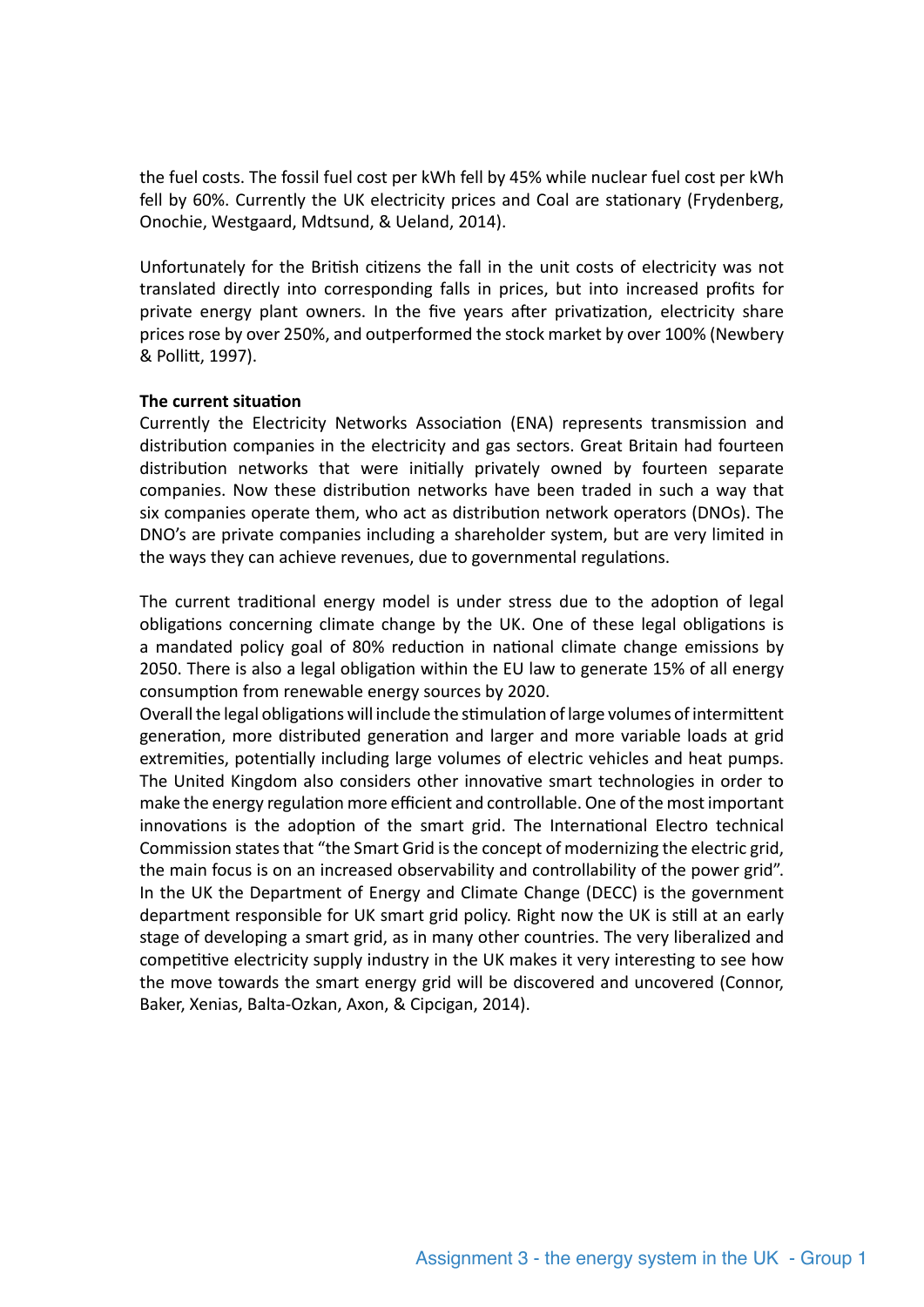## **The main features of the energy system**

#### **Assignment b:**

#### **Market failure**

In the earlier years of the UK's energy model, the years before 1990, the model was based on a traditonal cost-of-service regulaton (COSR). The overall failure with these regulations for the electricity industry is the lack of incentives for making the system more efficient. Another failure is the lack of incentive for cutting generation costs for asset management. Once there is competition in the energy supply market in the scenario of a privatized supply model, the competition among suppliers will create lower electricity prices and at the same time create more jobs across the province. Privatized energy supply will ensure that investments in electricity generation and transmission are more focused on optmizing the energy generaton and transmission process and it will ensure the management of the assets is done carefully and responsibly. Creating an energy market will lead to new technologies in the energy generation, transmission and supply, in order to make it more efficient. This results in more choices for customers, which can also result in more reliable energy due to the demand and in making environmental choices within energy demand.

All these advantages for a privatized energy supply model resulted in a change in the energy model in the UK in 1990. However in reality not everything went as expected. Starting from the opening of the market onwards mostly (ex) stated owned foreign utlity companies took over, especially Eon and EDF play an important role in the UK. The main issue in the energy market from the UK is lagging efect in the transiton from the publicly owned electricity company to the privatzed market (Woo, Lloyd, & Tishler, 2003).

One of the problems is that the market is not competitive due to the limited transport capacity and the inability of customers to react on price peaks. This means for example that customers cannot beneft from a cheap generator in the south if they are living in the north where the prices are higher. This is mainly caused by strategic biddings of the dominant utility companies. Where capacity is withhold to artificially influence the electricity rates. In 1989, two frms controlled over 80% of the total energy generaton capacity, and the number of players in the market is only decreasing. This is caused by the entity of independent power producers (IPPs) and increasing electricity imports from France and Scotland, which creates divestiture of a part of the generating capacity of the bigger generators in other parts of the UK. Through the market power the biggest two utilities (Eon and EDF) have, the electricity rates are not decreasing signifcantly (Woo, Lloyd, & Tishler, 2003).

#### **Investment problems**

Due to uncertainty in future carbon prices, which is of course not only related to the UK electricity network, it is likely that investment in low carbon technology is delayed or deterred which leads to greater decarburizaton costs in the future. This is a temporary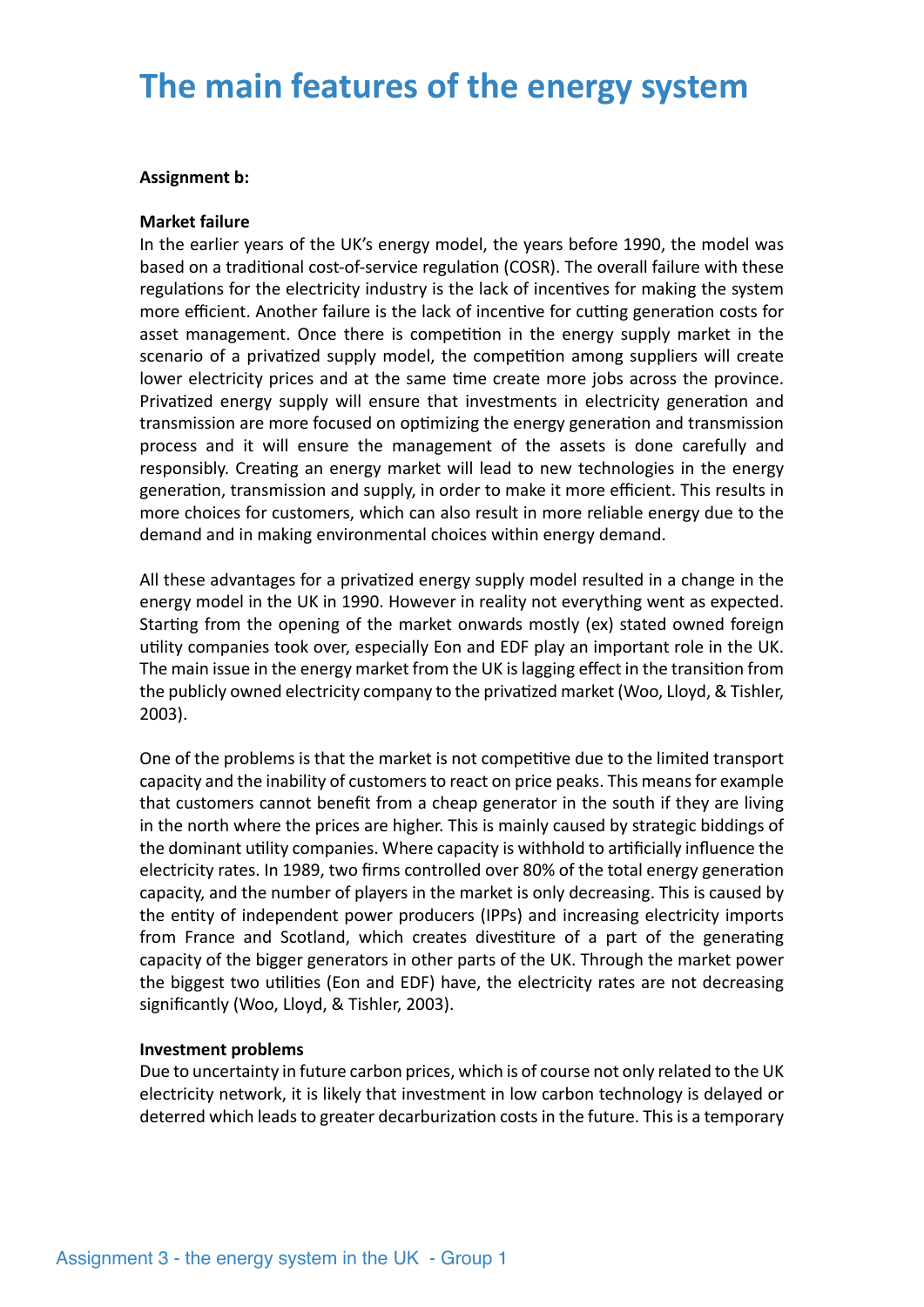problem because prices for diferent fuels are changing a lot over tme due to new investment in diferent kind of renewable energy sources. Because the entre world wants to reduce CO2 emissions it is likely that coal will not be used anymore over a certain period of years, which automatically solves this problem carbon prices.

Since the privatization of the UK's electricity supply industry in 1990, the approach towards network regulation has provided little incentive for innovation, whereby the primary focus was on general cost reduction. In recent years however, OFGEM has acknowledged the need for these innovations and opened up the grid for this by implementing a smart grid system (Connor, Baker, Xenias, Balta-Ozkan, Axon, & Cipcigan, 2014).